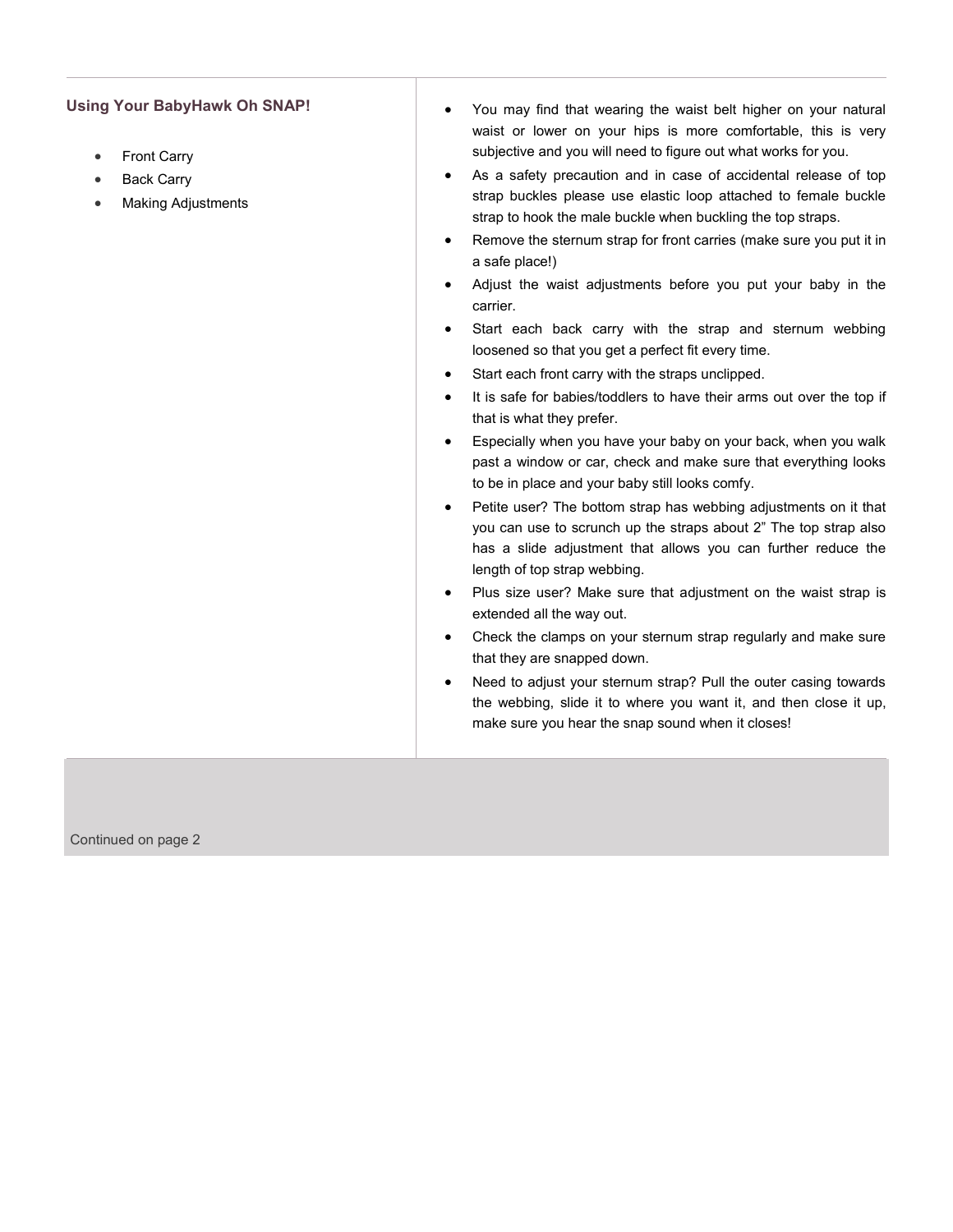# **Making Adjustments Waist Belt & Top Strap Adjustment**



Waist belt adjustment open Average to plus size



Waist belt adjustment cinched X-Small to small



Waist belt adjustment top cinched Small waist to hip ratio *(commonly referred to as pear shaped)*



Waist belt adjustment bottom cinched Large waist to hip ratio *(commonly referred to as apple shaped)*



**Petite User?** Adjust these slide locks up on the **top straps** to further tighten.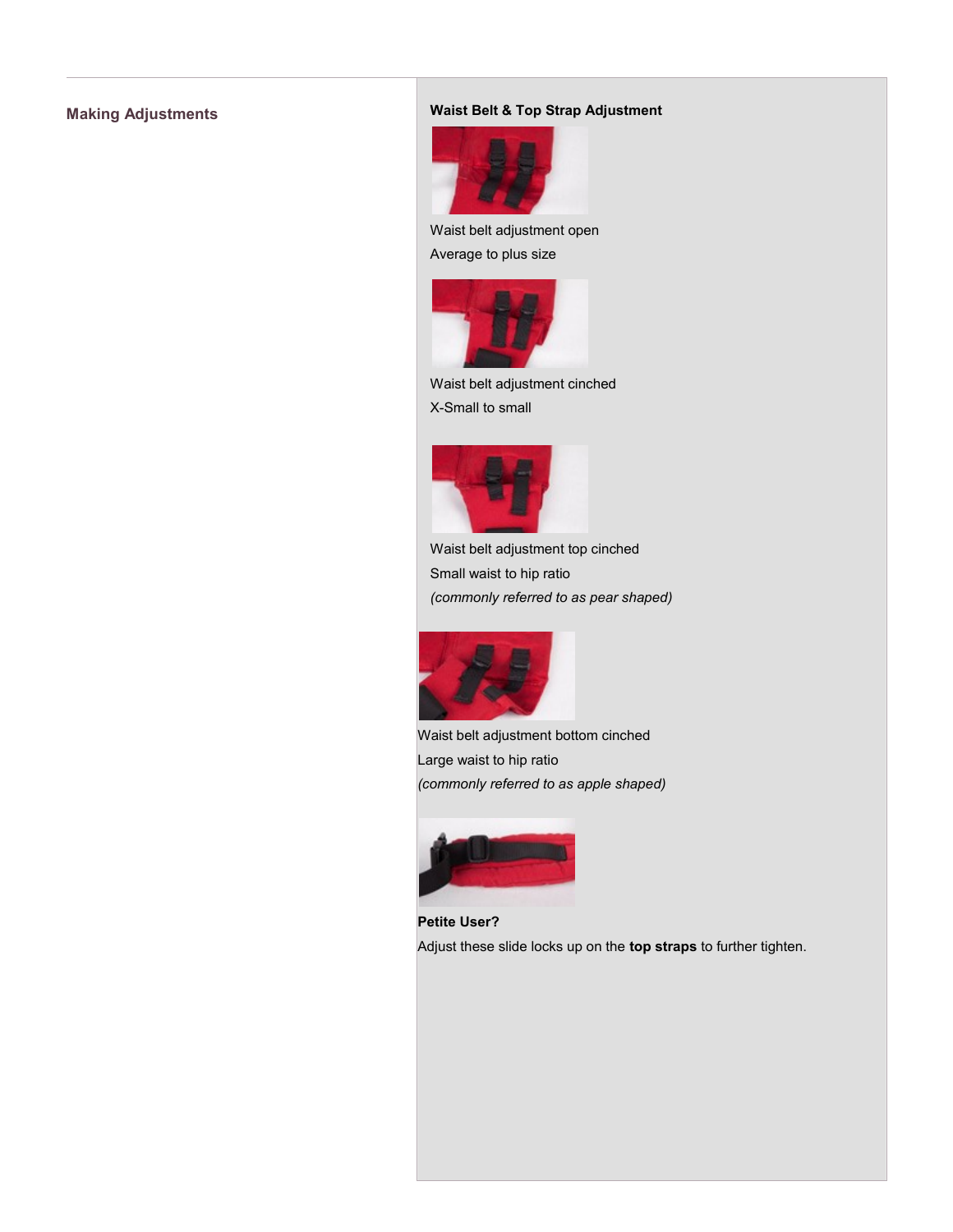### **Sternum Strap Hints and Tips**



Sternum clip clamps open



Sternum clip clamps closed *NB: Please make sure that the sternum clips are open when adjusting the position of the sternum strap on the top strap piping.* 

- **Front Carry Buckle the bottom strap so that it sits on the top of your hips** 
	- Fully extend webbing on top straps and make sure they are unbuckled from side of carrier.
	- Remove Sternum Clips and put them in a safe place.
	- Hold your baby so that he can wrap his legs around your waist.
	- While supporting your baby, pull the body of the carrier up and over his back.
	- Do a little hop to get your baby seated fully into the carrier.
	- Use one hand to support your baby and the other to grab the strap coming from the opposite shoulder and clip it the opposite side, then repeat with the other side.
	- Pull to tighten the webbing on the shoulder straps so that it is holding your baby snugly against your body.
	- **TIP:** If you are a petite user and the waist strap does not feel snug enough, make sure that you have the waist strap adjusters completely cinched.